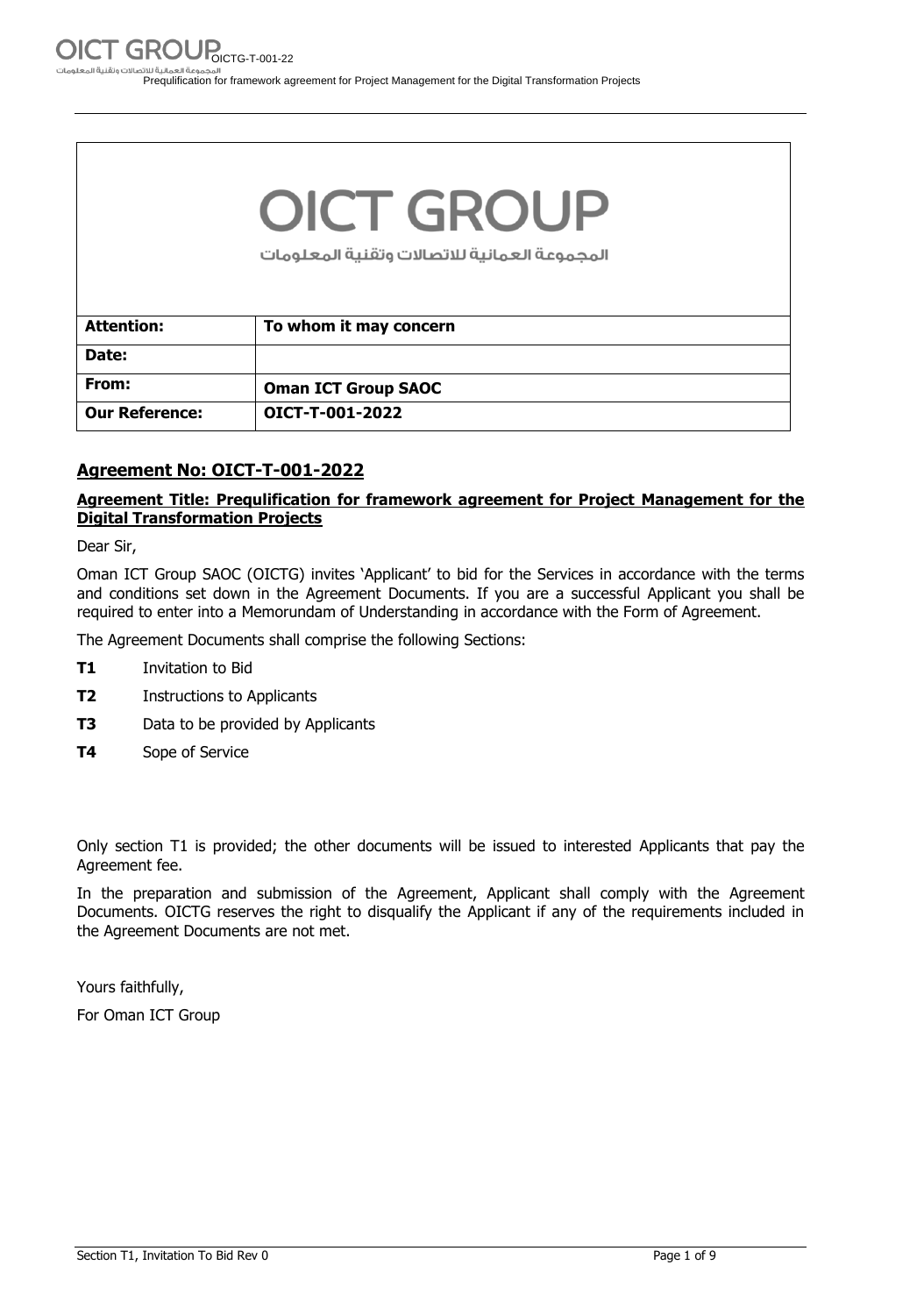## **OICT GROUP** المجموعة العمانية للاتصالات وتقنية المعلومات

## **OICTG-T-001-22**

## **Prequlification for framework agreement for**

## **Project Management for the Digital**

## **Transformation Projects**

### **T1, INVITATION TO BID**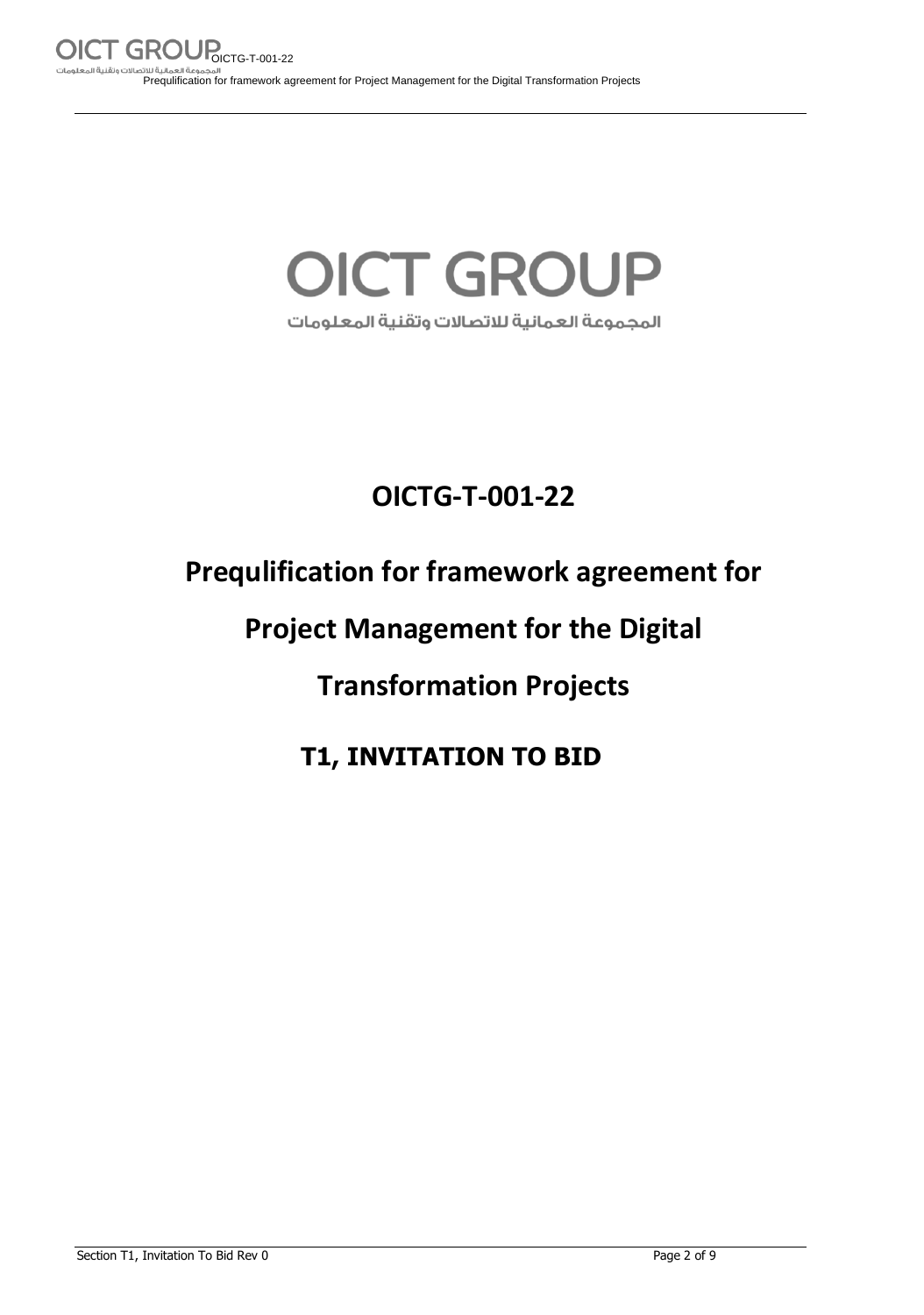## OICT GROUP<sub>OICTG-T-001-22</sub>

الله المحلومات المحلومات المحلومات المحلومات المحلومات .<br>Prequlification for framework agreement for Project Management for the Digital Transformation Projects

#### **Contents**

| 1.0 |  |
|-----|--|
| 2.0 |  |
| 3.0 |  |
| 4.0 |  |
| 5.0 |  |
| 6.0 |  |
| 7.0 |  |
| 8.0 |  |
| 8.1 |  |
| 8.2 |  |
| 8.3 |  |
| 8.4 |  |
| 8.5 |  |
| 8.6 |  |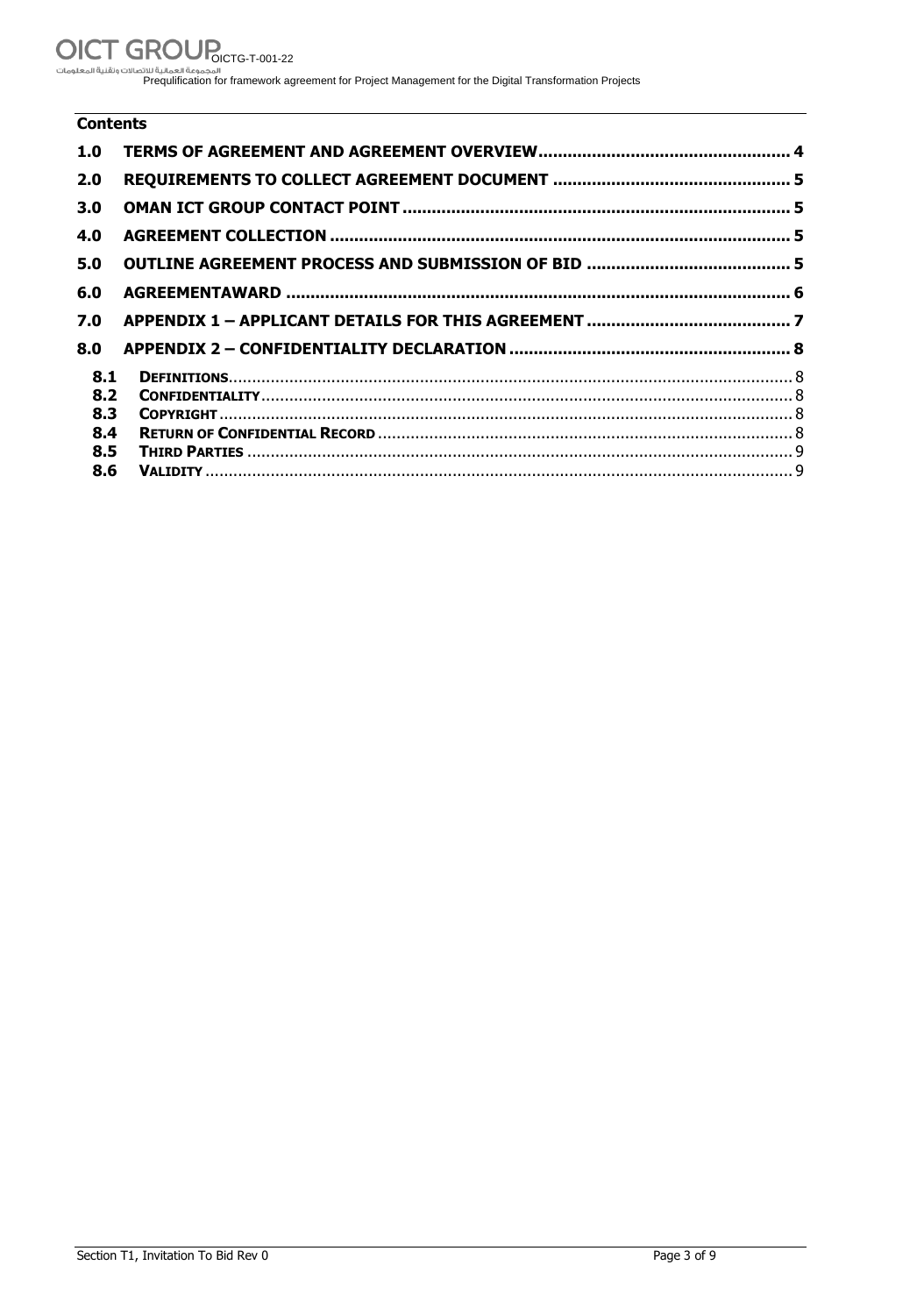Prequlification for framework agreement for Project Management for the Digital Transformation Projects

#### **1.0 Terms of Agreement and Agreement Overview**

#### **1.1 Terms of Agreement**

1.1.1 The terms and conditions applicable to this Agreement Process are detailed in Sections T1. T2 & T3 may only be available with the complete Agreement Document following payment of the Agreement Fee.

#### **1.2 About Oman ICT Group**

- 1.2.1 The Government of Oman recognizes the vital importance of development of ICT sector. With purpose of stimulation of national development, modernization and globalization of the economy, and creating the conditions for the fullest participation by all sections of the population, several initiatives have been undertaken. In this context, OICT Group has been recently formed under the Oman Investment Authority ("OIA") and endorsed by the Ministry of Transport, Communications and Information Technology ("MTCIT").
- 1.2.2 In terms of high-level objective, OICT Group will be focusing on creating the synergies between various subsidiaries (OICTG, Oman Technology Fund, Space Communication Technologies Onsor Technologies, Withaq Centre, Oman Towers Company), aligning the Group's portfolio with National ICT Strategy and filling the gaps where private sector is not able to engage. In order to fulfill beforementioned, OICT Group may partner with national and international experts (and companies) using various partnership models.
- 1.2.3 Having in mind above stated, importance of developing a strong brand that will adequately represent the Group nationally and internationally is of high importance. For that reason OICT Group is seeking a specialized event managment company experienced to carry out the full agreement requirements.

#### **1.3 Description of the Service**

- 1.3.1 The MTCIT along with OICTG works to provide the necessary infrastructure in the communications and information technology sector in order to realize the Sultanate's objective of implementing eGovernment; therefore, a unified government network and a number of centers specialized in the information and communication technology, cybersecurity and digital certification have been established, in addition to hosting government websites, services and databases and protecting them from security breaches. This guarantees the sustainability of Businesses and services, and helps individuals and institutions get high-quality electronic services in no time. The Ministry also works to develop the communications and information technology sector to be a main pillar in supporting the logistic sectors, in line with Oman's Vision 2040.
- 1.3.2 In alignment with the priorities and objectives of Oman 2040 vision and sustainable development and striving for more efficiency, transparency and productivity in the government sector, OICTG is planning to have a framework agreement with project management companies in the ICT industry to supervise the Government Digital Transformation. the primary purpose of the project management company is to lead, oversee and ensure the successful delivery and management of the Government Digital Transformation projects.

#### **1.4 Minimum Requirements to Participate in Agreement**

#### 1.4.1 **Technical Requirements –**

Bidder Experience (Completed 3 functional project management projects in ICT industry)

The Bidder must be authorized to provide project management services

All proposed CVs candidates must be fluent in Arabic & English

A confirmation letter to submit a proposal once a tender is shared to the prequalified bidder within seven working days.

Confirmation letter to be submitted from the applicant of the project manager to be available physically at the OICTG main office in any awarded tender.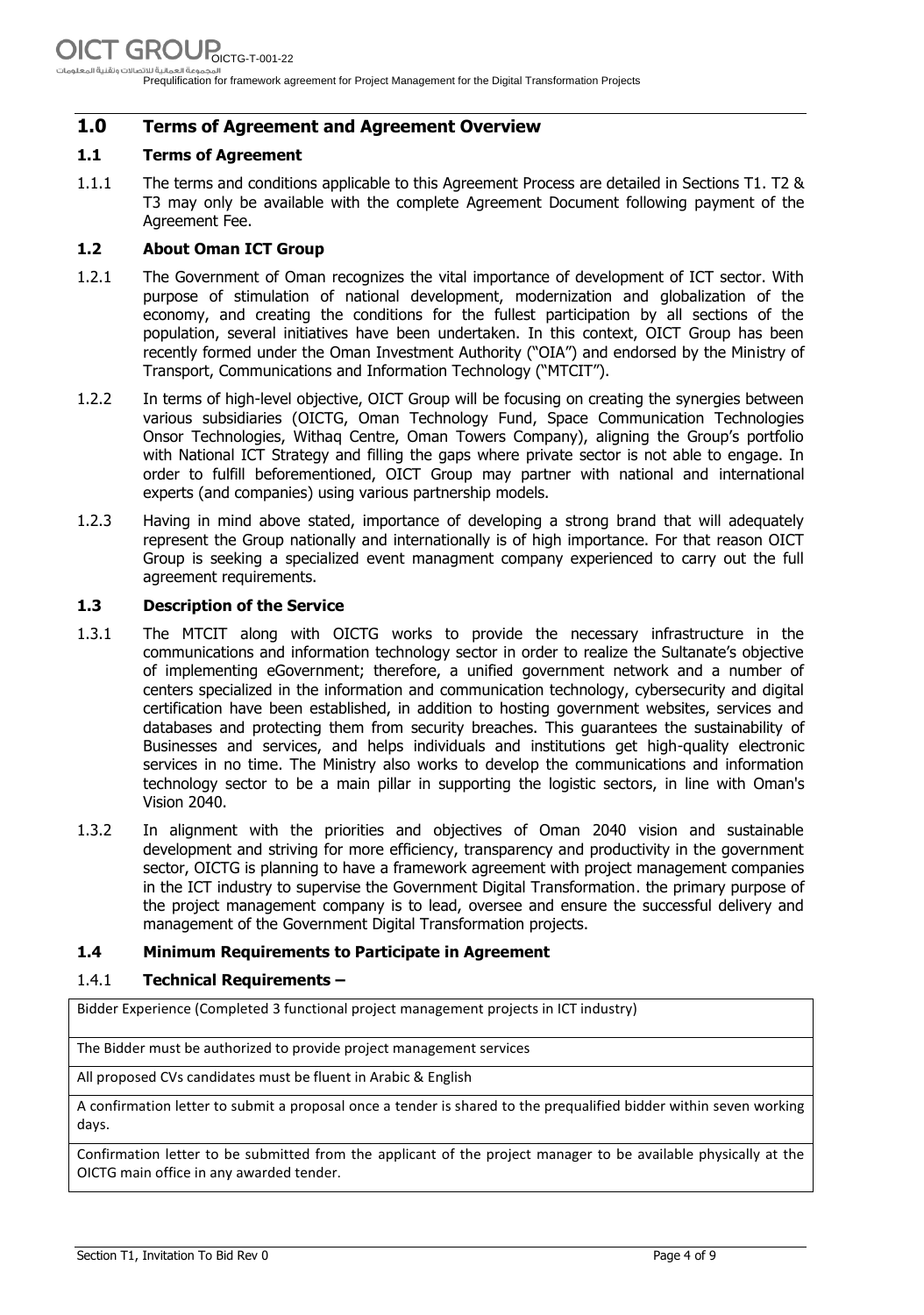Prequlification for framework agreement for Project Management for the Digital Transformation Projects

Must have a local office or a local agent.

The applicant must confirm to not participate in any corresponding tenders to the project they are managing ( Consultancy / Implementation/ etc..).

#### **2.0 Requirements to Collect Agreement Document**

#### **2.1 Applicant Details Sheet**

2.1.1 In order to correctly identify the Applicant and the Applicant's point of contact for this Agreement Process, Appendix 1 shall be completed by the Applicant and presented, by hand or scanned and forwarded via email, to the Contracting Section before the Agreement Documents can be released to the Applicant.

#### **2.2 Agreement Fee**

- 2.2.1 The Agreement Fee for this Agreement is **RO 200**
- 2.2.2 The Applicant can make the payment of the Agreement Fee by Bank transfer to the following OICTG account, which the transfer receipt must be presented in order to collect the Agreement Documents:

**Oman ICT Group SAOC Bank: Ahli Bank Branch: Corporate Branch Account: 5101-078922-112**

#### **2.3 Confidentiality Declaration**

2.4 Prior to collection of the Agreement Documents the Applicant shall sign the attached Confidentiality Declaration (Appendix 2). The Confidentiality Declaration must be completed, signed by an authorized person, stamped with the Applicants company stamp, and be presented, by hand or scanned and forwarded via email, to the OICTG Contracting Section before the Agreement Documents can be released to the Applicant.

#### **3.0 Oman ICT Group Contact Point**

- 3.1 All communication with OICTG shall be through Clarification Requests, in writing and addressed to [tenders@ictg.om](mailto:tenders@ictg.om)
- 3.2 No Clarification Requests shall be entertained through emails or after the Clarification Request Closing Date included in the table in Article [5.0 below](#page-4-0)

#### **4.0 Agreement Collection**

#### **4.1 Collection of Agreement Documents**

4.1.1 Once the Applicant Details Sheet, Confidentiality Declaration and confirmation of payment of Agreement Fee requested in Article 2.3 above have been received, Applicant will have to share these documents to the the ICTG agreements email and he shall receive the full agreement document online through email.

#### <span id="page-4-0"></span>**5.0 Outline Agreement Process and Submission of Bid**

- 5.1 The Technical Bid and the Commercial Bid are to be submitted together.
- 5.2 The Technical Bid and the Commercial Bid are to be submitted electronically via email ID [submit.tender@ictg.om](mailto:submit.tender@ictg.om)
- 5.3 The opening of the Technical Bid and Commercial Bid is the discretion of OICTG.
- 5.4 The proposed Agreement Process schedule is: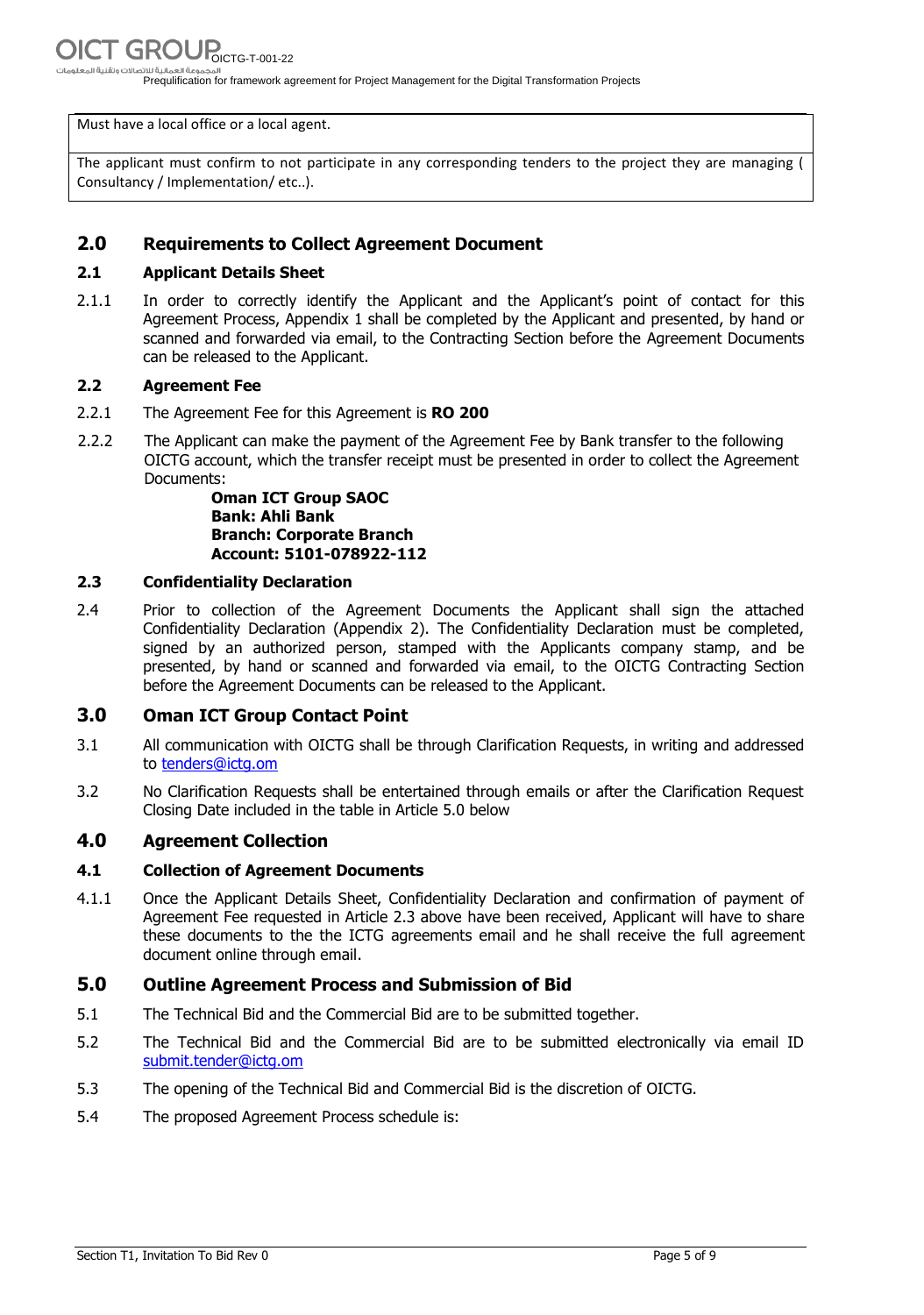Prequlification for framework agreement for Project Management for the Digital Transformation Projects

| <b>Activity</b>                                                    | <b>Date</b> |
|--------------------------------------------------------------------|-------------|
| Issue of T1-Invitation to Bid - Agreement available for collection | 05/01/2022  |
| Last day to purchase                                               | 17/01/2022  |
| <b>Clarification Request Closing Date</b>                          | 21/01/2022  |
| <b>Technical &amp; Commercial Bid Submission Date</b>              | 02/02/2022  |

5.4.1 Bids to be submitted by 2.00 PM on or before Bid Submission Date.

#### **6.0 AgreementAward**

In the event that OICTG considers Applicant to be commercially a potentially successful competitor for the award of the Contract, OICTG may subject Applicant to a further technical and financial evaluation. Only when a Applicant satisfies OICTG technical, financial and commercial requirements will a Agreementbe awarded.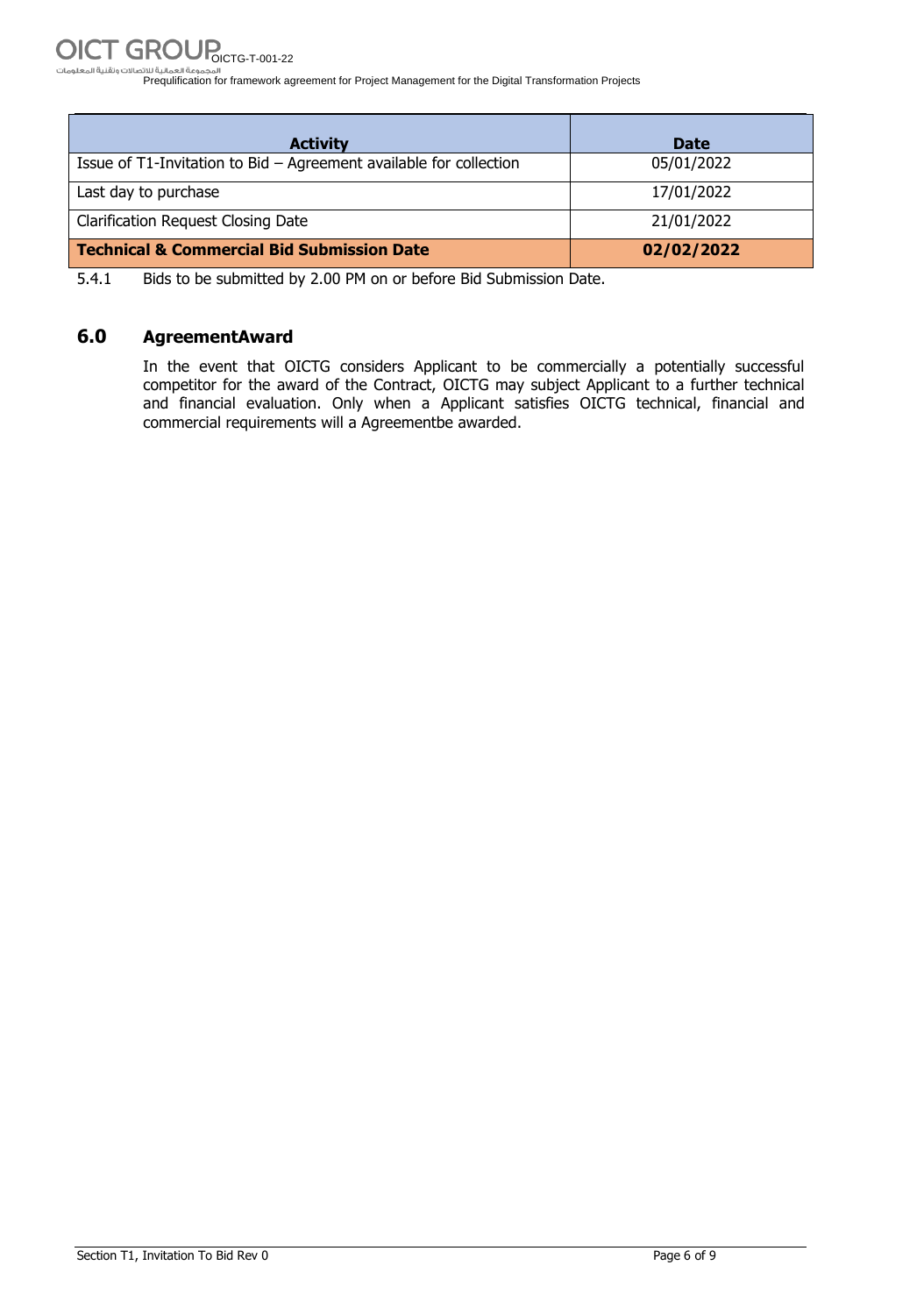#### **7.0 Appendix 1 – Applicant Details for this Agreement**

| Contract/ Agreement<br>number | OICTG-T-001-22                                                                                                   |
|-------------------------------|------------------------------------------------------------------------------------------------------------------|
| Contract/ Agreement title     | Pregulification for framework agreement for Project Management for the<br><b>Digital Transformation Projects</b> |
| Full name of Applicant        |                                                                                                                  |
| Postal Address                |                                                                                                                  |
| City                          |                                                                                                                  |
| Country                       |                                                                                                                  |
| Website                       |                                                                                                                  |
| Office main tel. number       |                                                                                                                  |
| Country of registration       |                                                                                                                  |
| Status in Oman                | Agent / locally registered branch office / Omani LLC / foreign company                                           |
| Ownership details             | - XX% -                                                                                                          |
| (percentages and names,       | - XX% -                                                                                                          |
| <i>indicate where Omani</i> ) | - XX% -                                                                                                          |

#### **Name of company and address to be awarded the Agreement(if different from details above)**

| Full name                     |                                                                        |
|-------------------------------|------------------------------------------------------------------------|
| Registered address            |                                                                        |
| City                          |                                                                        |
| Country                       |                                                                        |
| Office main tell number       |                                                                        |
| Status in Oman                | Agent / locally registered branch office / Omani LLC / foreign company |
| Ownership details             | - XX% -                                                                |
| (percentages and names,       | - XX% -                                                                |
| <i>indicate where Omani</i> ) | - XX% -                                                                |

#### **Applicant's representative to which all Agreement correspondence shall be addressed**

| Name of person   |  |
|------------------|--|
| Fax number       |  |
| Telephone number |  |
| GSM number       |  |
| e-mail address   |  |

#### **Applicant's agent in Oman (if applicable)**

| Omani agent name         |                                                                   |
|--------------------------|-------------------------------------------------------------------|
| Postal address           |                                                                   |
| Fax number               |                                                                   |
| Telephone number         |                                                                   |
| GSM number               |                                                                   |
| e-mail address           |                                                                   |
| Our Omani agent is       | Yes                                                               |
| permitted to pick up the | No, we will pick up the documents ourselves.                      |
| Agreement Documents on   | No, please send the documents to my foreign address stated above. |
| our behalf               |                                                                   |

| Agreement Fee is paid and receipt attached: | $\perp$ |  |
|---------------------------------------------|---------|--|
| Agreement Documents Received By:            |         |  |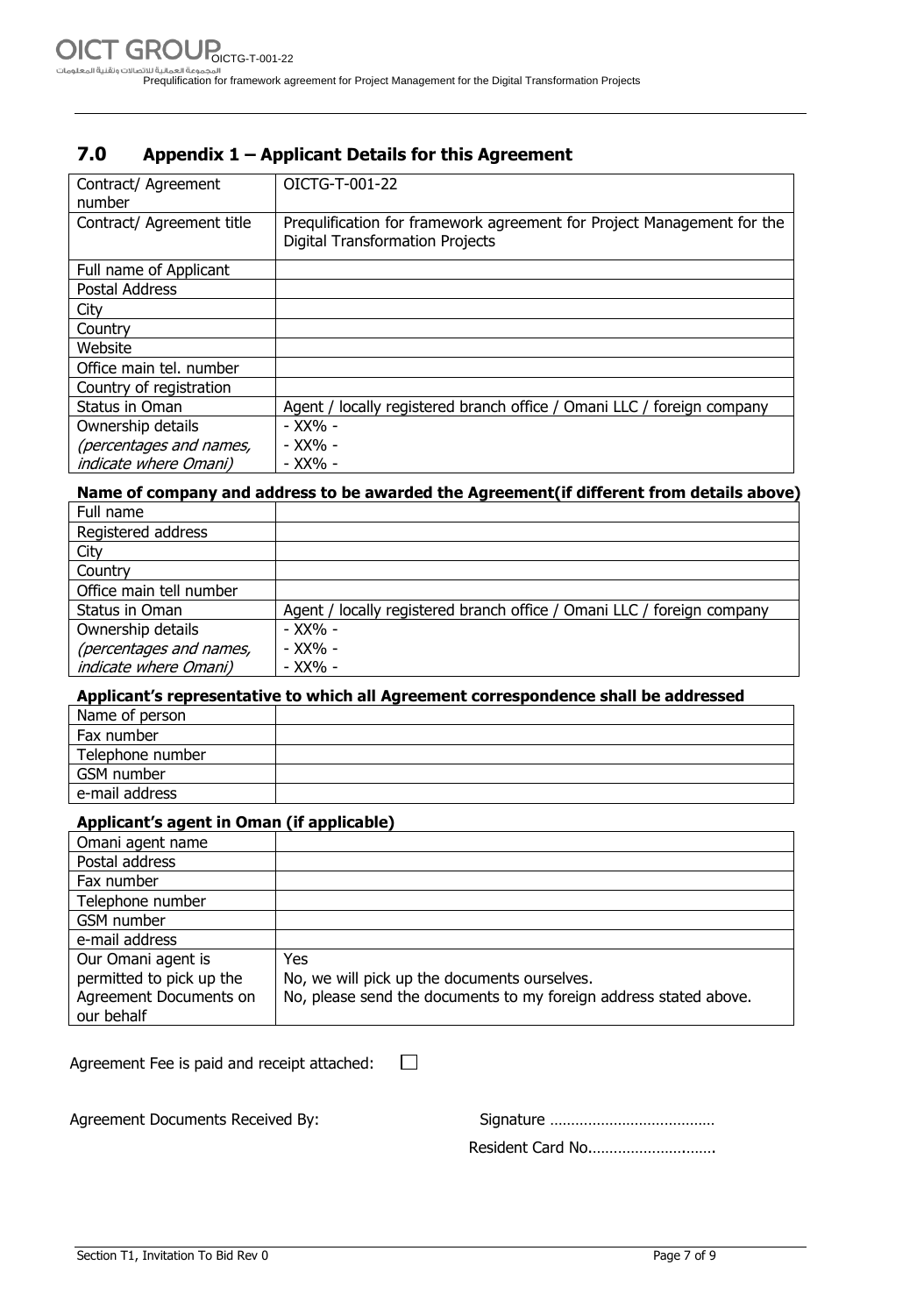#### **8.0 Appendix 2 – Confidentiality Declaration**

The undersigned …………………………………………………………………….. Having its principal office................................................................. (The 'Applicant') hereby declares Oman ICT Group SAOC ( 'OICTG') to accept the following terms and conditions on which the Company is prepared to communicate to the Applicant certain Confidential Information pertaining to the Work under the above mentioned Agreement as hereinafter defined.

#### **8.1 Definitions**

#### 8.1.1 **Confidential Information**

shall mean all knowledge, data or information acquired by Applicant from, or disclosed to Applicant by the OICTG, or on behalf of OICTG, in connection with the Agreement Documents, Clarifications and the Agreement Process in writing, drawings, magnetic tapes, computer programs or in any other way, as well as all knowledge, data or information derived there from, to the extent that such knowledge, data or information at the time of such acquisition or disclosure is not either already in the unrestricted possession of Applicant or part of public knowledge or literature.

#### 8.1.2 **Confidential Record**

Shall mean all Agreement Documents, Clarifications and any other material containing Confidential Information.

#### 8.1.3 **Third Party**

Shall mean any party other than OICTG or Applicant.

#### **8.2 Confidentiality**

- 8.2.1 Applicant shall preserve and cause its employees to preserve the confidentiality of any Confidential Information.
- 8.2.2 Applicant shall not for any purpose other than the preparation and submission of a Bid
	- disclose to any Third Party or enable any Third Party to note the fact that Applicant has been invited to submit a Bid and/or, if applicable, the fact that the Agreementis awarded to Applicant;
	- reproduce, copy or use, or disclose to, place at the disposal of or use on behalf of any Third Party or enable any Third Party to read, copy or use, any Confidential Information; except with the prior written consent of OICTG.
- 8.2.3 The undertakings above shall continue insofar and for so long as the Confidential Information or Confidential Record in question has not:
	- a) become part of the public knowledge of literature otherwise than through any act or default on the part of Applicant; or
	- b) been disclosed to Applicant under an obligation to maintain secrecy by a Third Party (other than one disclosing on behalf of OICTG) who could lawfully do so and who did not derive such Confidential Information or Confidential Record from OICTG.

#### **8.3 Copyright**

8.3.1 The copyright in any Confidential Record shall, in the absence of any express provision to the contrary thereon, be vested in OICTG. Copyright in any record containing geological or geophysical data acquired or generated by Applicant in connection with the Agreementshall be vested in OICTG.

#### **8.4 Return of Confidential Record**

8.4.1 If Applicant declines to submit a Bid or is notified that its Bid is unsuccessful, upon written notification thereof by OICTG, Applicant shall destroy electronic copies and return all hard copy Agreement Documents including Addenda and Clarifications to OICTG.